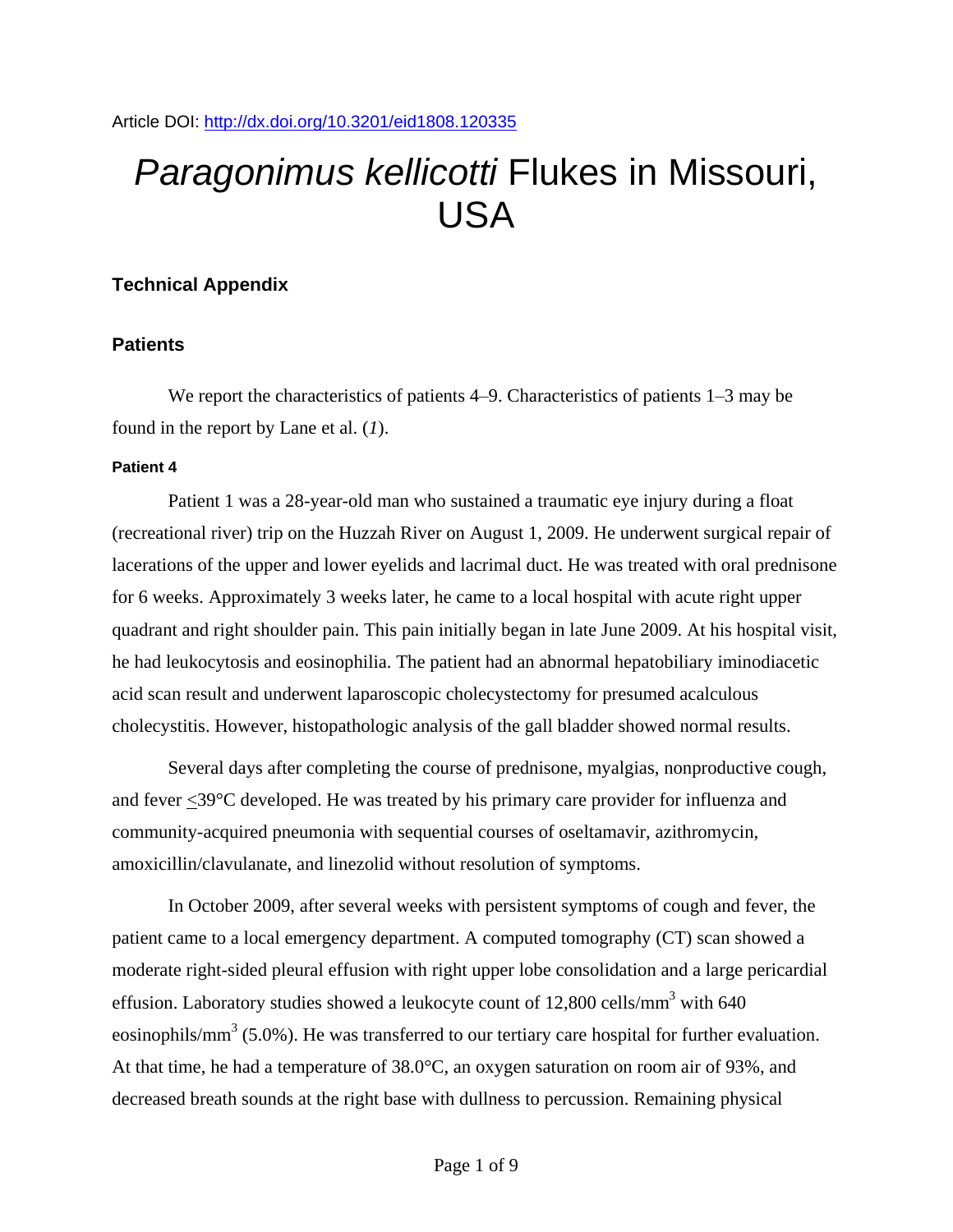examination results were normal. Laboratory studies indicated a leukocyte count of 8,900 cells/mm<sup>3</sup> with 1,400 eosinophils/mm<sup>3</sup> (16%) and an erythrocyte sedimentation rate of 81 mm/h. A chest radiograph showed right upper lobe consolidation with a moderate pleural effusion.

Thoracentesis was performed and pleural fluid analysis showed orange fluid with 16,900 total cells, and 10,900 leukocytes with 66% eosinophils. The pleural fluid lactate dehydrogenase level was 2,153 IU/L and the albumin level was 3.3 mg/dL. The serum lactate dehydrogenase level was 148 IU/L and the serum protein level was 7.7 g/dL. A transthoracic echocardiogram confirmed the pericardial effusion. The patient was treated with intravenous vancomycin and cefepime. A purified protein derivative (PPD) skin test result was negative. Additional history showed that he had consumed 2 raw crayfish on a dare during a float trip on the Huzzah River in Missouri in early June 2009. His symptom onset with abdominal and shoulder pain began 3 weeks after crayfish ingestion.

A clinical diagnosis of paragonimiasis was made and antimicrobial drug therapy was discontinued. The patient was treated with oral praziquantel (25 mg/kg,  $3\times$ /d 2 days). Within 24 h, he showed had defervescence and his other symptoms improved. Sputum, fecal, and pleural fluid samples were negative for ova and parasites. Results of a *P. westermani* immunoblot performed at the Centers for Disease Control and Prevention (CDC) were negative. At follow-up 8 weeks after treatment, complete and differential blood counts were within reference ranges. A paragonimus enzyme immunoassay (Parasitic Disease Consultants, Tucker, GA, USA) showed a titer of 8, which was less than the threshold of 32 for positivity. A Western blot result with *P. kellicotti* fluke antigen performed at Washington University was positive (*2*). A repeat chest radiograph 8 weeks after treatment showed a residual, small, right-sided pleural effusion.

#### **Patient 5**

Patient 5 was a 10-year-old boy who came to his primary care physician with a 3-week history of fever, cough, and chest pain. He was treated with oseltamivir and amoxicillin for presumed influenza and bacterial superinfection. His symptoms improved, and he returned to his regular activities. However, during football practice, he sustained blunt chest trauma after which chest pain and fever returned. He was treated again with amoxicillin with no improvement, and he was referred to a local hospital for imaging.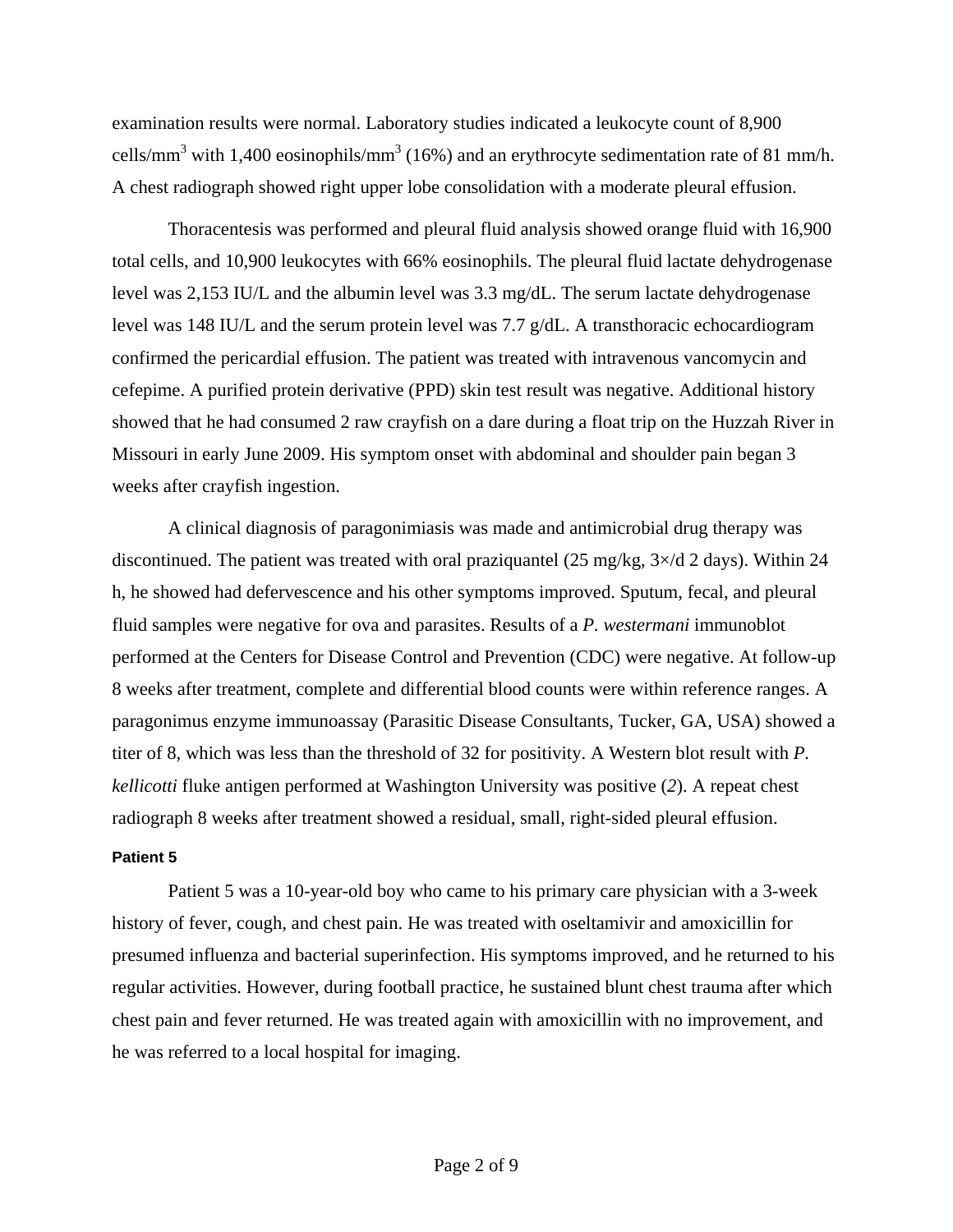Chest radiography showed a large, left-sided, pleural effusion and an enlarged cardiac silhouette. A chest CT scan showed large left pleural and pericardial effusions, prompting his transfer to St. Louis Children's Hospital. An echocardiogram confirmed a pericardial effusion without evidence of tamponade. Laboratory studies showed a peripheral blood eosinophil count of 1,560 cells/mm<sup>3</sup> (8%). Thoracentesis was performed, and examination of pleural fluid showed 3,805 cells, with 3,320 nucleated cells, 44% of which were eosinophils. No malignant cells were identified by cytologic analysis. The pleural fluid was tested by routine, fungal and mycobacterial culture, and no organisms were visualized by direct staining or on culture. He was treated empirically with cefotaxime and vancomycin but continued to have high fever despite antimicrobial drug therapy. Blood cultures and serologic testing for *Toxocara canis*, *Strongyloides* spp., histoplasmosis, and *Mycoplasma* spp. showed negative results. A tuberculin skin test result was negative. A repeat chest radiograph on hospital day 2 confirmed reaccumulation of his pleural effusion.

On further questioning, it was learned that the patient's uncle, an outdoor survivalist, had taught the patient to eat raw crayfish 1 year before the onset of his symptoms. Approximately 3 months before onset of his illness, the boy demonstrated his survival skills to his cousins during a family outing on the Current River in southeastern Missouri by ingesting a raw crayfish. On the basis of this history and his clinical manifestations, he was treated with praziquantel (25 mg/kg,  $3\times$ /d for 2 days) for a presumptive diagnosis of paragonimiasis. His chest pain and other symptoms promptly improved and he was discharged. At a follow-up clinic visit 1 month after treatment, his symptoms, eosinophilia, and effusions had resolved. A paragonimus immunoblot on acute-phase and convalescent-phase serum samples was performed at CDC and results were negative. However, results of a Western blot with *P. kellicotti* fluke antigen at Washington University were positive (*2*).

#### **Patient 6**

Patient 6 was a 20-year-old man with no medical history who came for medical care with a 2-week history of fever, diarrhea, and night sweats in September 2009. He was evaluated by his primary care physician who prescribed azithromycin for acute gastroenteritis. Routine stool cultures at that time were negative. Dyspnea and anorexia developed, and a 10-lb weight loss prompted return to his primary care physician in early November 2009. A chest radiograph at that time showed moderate bilateral pleural effusions.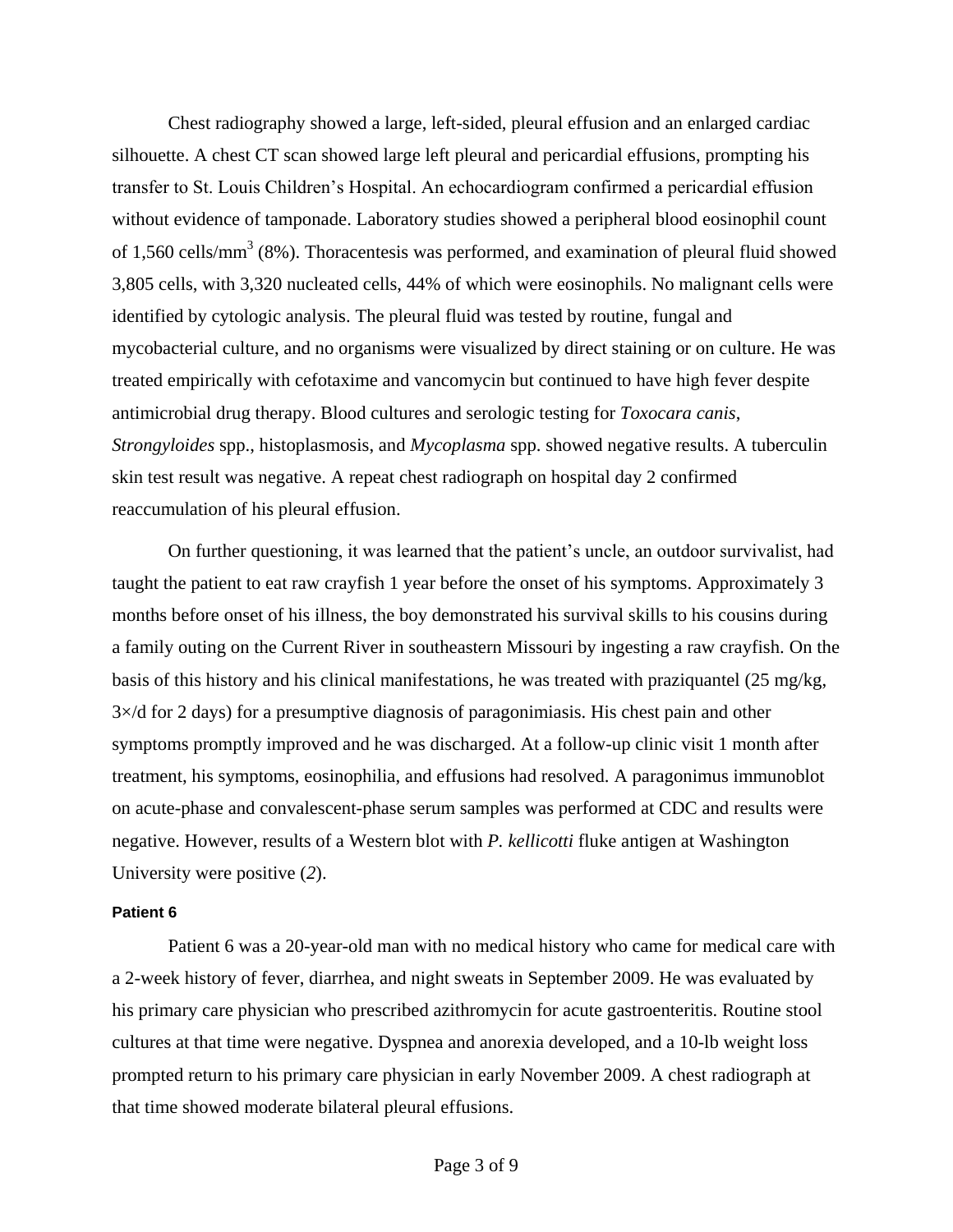The patient was admitted to a hospital. His absolute eosinophil count was 1,300 cells/mm<sup>3</sup>, and a CT scan of the chest showed moderate bilateral pleural effusions and a small pericardial effusion. Transthoracic echocardiography showed a pericardial effusion with cardiac tamponade. Pericardiocentesis were performed with placement of pericardial drain Pericardial fluid had a leukocyte count of  $60,800$  cells/mm<sup>3</sup> with  $50\%$  eosinophils. Thoracentesis of a left pleural effusion yielded 1,200 mL of yellow–green fluid with a leukocyte count of 1,952 cells/mm<sup>3</sup> (55% eosinophils), a protein level of 6.6 g/dL (serum protein 8.0 g/dL), a lactate dehydrogenase level of 2,295 IU/L, a glucose level <5 mg/dL, and negative cytologic and routine microbiological result. After these procedures, the patient's dyspnea improved, and the pericardial drain was removed after several days. Prednisone (60 mg/day) was given empirically, and the patient was discharged shortly thereafter.

Over the next 3 months, peripheral eosinophilia and pleural effusions recurred coincident with tapering of corticosteroids, prompting 2 thoracenteses, both of which showed lymphocytic exudates. Corticosteroids had been discontinued in January 2009, one month before the patient's first visit to the pulmonary clinic at our institution. He reported persistent, low-grade exertional dyspnea and cough with sputum. Upon detailed questioning regarding travel history and exposures, the patient reported eating raw bratwurst during a camping trip 9 months earlier. Vital signs were normal, and physical examination showed decreased breath sounds and tactile fremitus with dullness to percussion at both lung bases. The absolute eosinophil count was 2,200 cells/mm<sup>3</sup>, the IgE level was 259 IU/mL, stool ova and parasite examination results were negative, and a PPD skin test result was negative. Serum was sent to CDC for serologic analysis, and a chest radiograph showed a small left pleural effusion. The patient was unable to provide a sputum sample.

Several weeks later, results for a *Strongyloides* indirect hemagglutination assay performed at CDC were positive (7.29 U/mL, reference value <1.7 U/mL). Ivermectin was prescribed; 2 doses of 0.2 mg/kg were to be taken 2 weeks apart. Subsequently, a paragonimiasis immunoblot performed at the CDC showed positive results. A Western blot with *P. kellicotti* fluke antigen performed at Washington University showed positive results (*2*). Praziquantel (25 mg/kg, 3×/d 2 days) was prescribed. After discussing the test results with the patient, he disclosed that acting on a dare from the younger members of his party, he and several other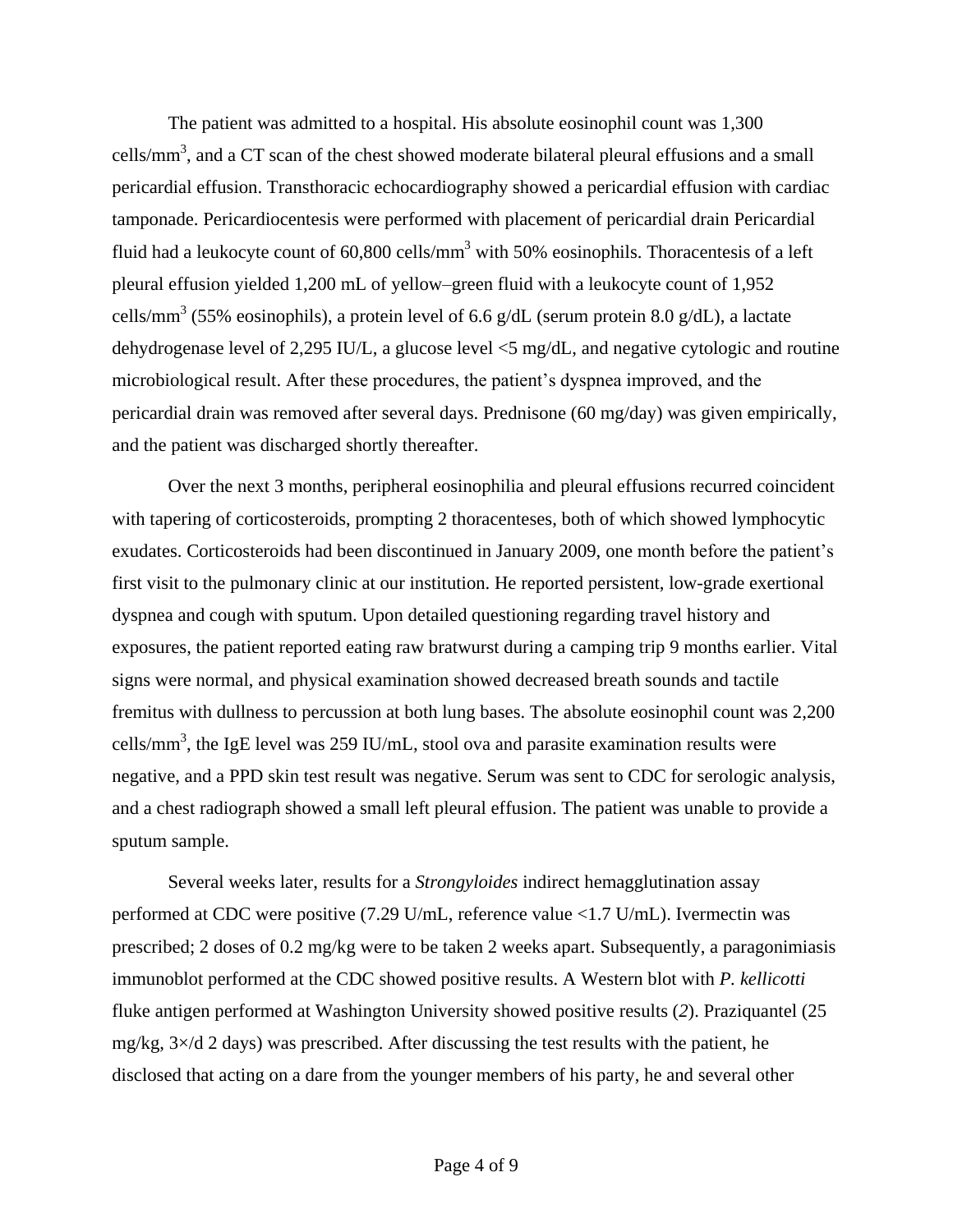friends had eaten raw crayfish while intoxicated during the float trip on the Jacks Fork River in June 2009, nine months before the time of diagnosis and 12 weeks before the onset of symptoms.

At a follow-up visit 1 month after treatment with praziquantel, the patient was asymptomatic. The absolute eosinophil count was 900 cells/mm<sup>3</sup>, and a chest radiograph showed a small, residual, left pleural effusion.

## **Patient 7**

Patient 7 was a previously healthy 22-year old man who had with midepigastric pain, fever <38.3°C, subjective chills, and night sweats in August 2009. Shortness of breath, cough, and hemoptysis gradually developed, Two weeks after symptom onset, he awoke from sleep with the sudden onset of left-sided pleuritic chest pain.

He was admitted to a hospital where laboratory studies showed a leukocyte count of 8,100 cells/mm<sup>3</sup>. The differential cell count was 66% neutrophils, 15% lymphocytes, 7% monocytes, and 10.5% eosinophils (absolute count 850 cells/mm<sup>3</sup>). A CT of the chest showed a filling defect in the posterior basal segment of the right lower lung lobe, peribronchovascular opacities at both lung bases, a density in the right lower lobe, and a 3-mm nodule in the right upper lobe. A D-dimer test result was increased. Levels of thyroid-stimulating hormone, factor V Leiden, lupus anticoagulant, antinuclear antibody, antithrombin III, protein S, and protein C were within reference ranges. A transthoracic echocardiogram result was normal. Bilateral lower extremity venous duplex ultrasound did not show evidence of thrombi. The patient was treated with heparin and then warfarin for possible pulmonary embolism.

The patient continued to have cough, hemoptysis, night sweats and noted a 10–15-lb weight loss. In November 2009, a repeat chest radiograph showed a small pleural effusion and a pulmonary infiltrate. He was treated with azithromycin for 5 days, followed by cefuroxime for 7 days, and showed no improvement in symptoms. Repeat chest radiographs showed increasing pleural effusions. He was again admitted to the hospital and treated with moxifloxacin. A thoracentesis was performed, and 2 L of thin yellow-orange fluid was removed. The cell count was 1,112 cells/mm<sup>3</sup> with 32% neutrophils, 61% lymphocytes, and 3% eosinophils. Routine bacterial, acid-fast bacilli, and fungal cultures were negative. Pleural fluid cytologic analysis showed peripheral blood cells and mesothelial cells. Results for hepatitis were negative, and levels of antinuclear antibody, cyclic citrulline peptide, cardiolipin, β-2 glycoprotein, and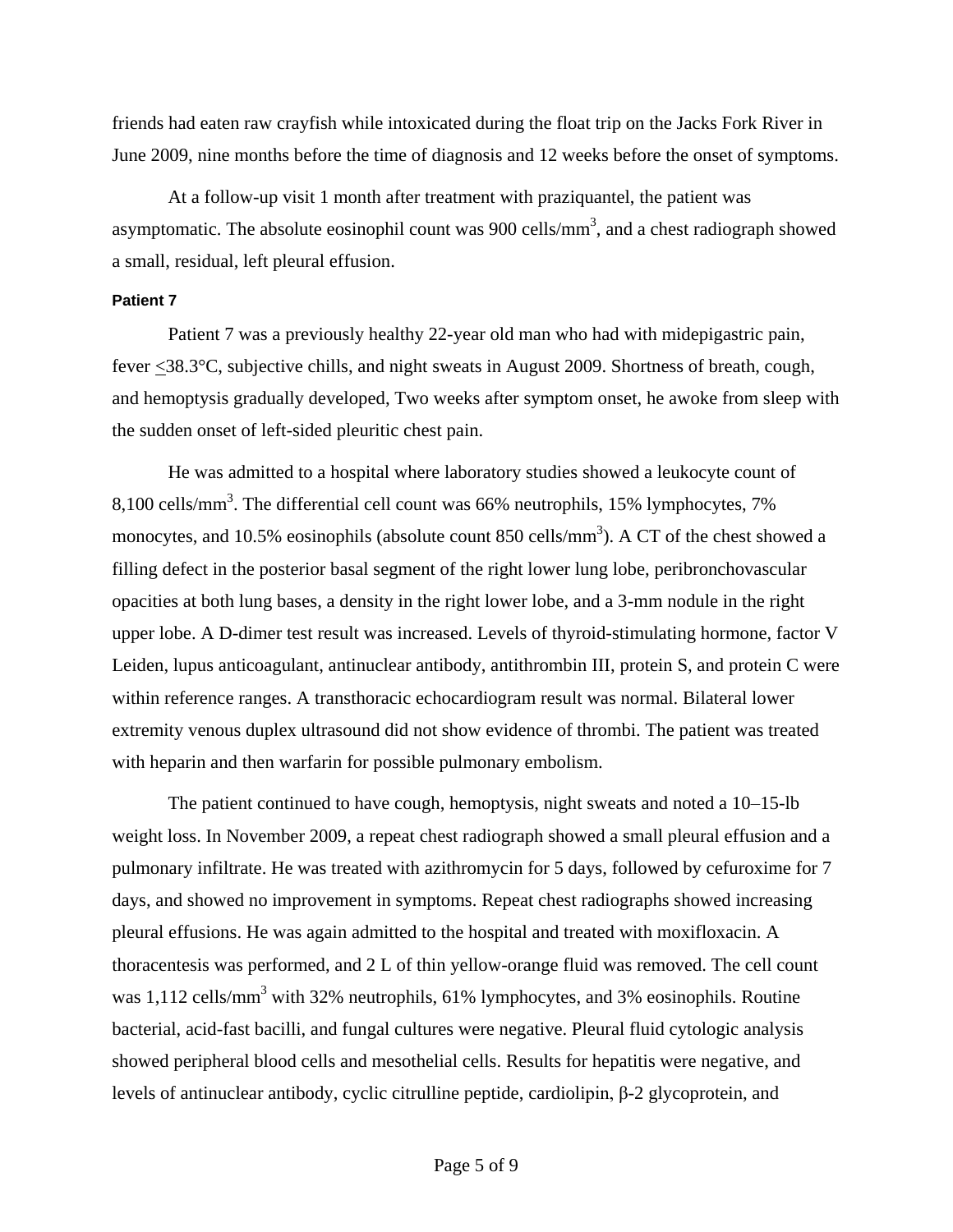rheumatoid factor were within reference limits. A PPD skin test result was negative. The patient's course was complicated by *Clostridium difficile* infection requiring treatment with metronidazole.

In January 2010, he was hospitalized because of increasing shortness of breath and continued hemoptysis, cough, and night sweats. Imaging showed a recurrence of the right pleural effusion and opacities in the left mid and lower lungs. He underwent a video-assisted thorascopic decortication of the right lung, and 1.5 L of murky fluid was drained. Cultures were not performed and cell counts were not performed for the fluid.

The patient continued to have night sweats, productive cough with rusty-colored sputum, and progressive weight loss (20 lbs). His fever and chills had resolved. Over the course of the next 4 months, progressive shortness of breath and chest pain developed. Laboratory studies showed a leukocyte count of  $11,400$  cells/mm<sup>3</sup> with an absolute eosinophil count of 800 cells/mm<sup>3</sup> (7.4%). Test results for double-stranded DNA and Sjögrens syndrome antinuclear SSA and SSB antibodies were within reference limits. Repeat chest radiograph showed bilateral pleural effusions. A chest CT scan showed a 10 mm–thick pericardial effusion but no other evidence of pulmonary embolism; enlarged mediastinal and epicardial lymph nodes and a moderate pleural effusion were noted. Corticosteroid therapy was initiated for treatment of a possible connective tissue disorder.

In June 2010, the patient's mother read a newspaper article about recent cases of paragonimiasis and brought her son to our clinic for further evaluation. At that time, the patient reported that he had eaten a raw crayfish on a float trip on the Jack's Fork River in southern Missouri in July 2009,  $\approx$ 4–6 weeks before onset of his illness. His physical examination was notable for dullness to percussion at the right base. Paragonimus ova were seen on examination of sputum. Results of a paragonimus immunoblot performed at CDC were positive. A Western blot result with *P. kellicotti* fluke antigen at Washington University was positive (*2*). The patient was treated with praziquantel, 25 mg/kg,  $3 \times d$  for 3 days. At a follow-up visit  $\approx 4$  weeks after completing therapy, the patient's cough, hemoptysis, and night sweats had resolved. Dyspnea had improved, but had not resolved. Eosinophilia had resolved (absolute eosinophil count 200 cells/mm<sup>3</sup>). The chest radiograph showed bilateral, small-to-moderate pleural effusions. He had no residual symptoms 6 months after treatment.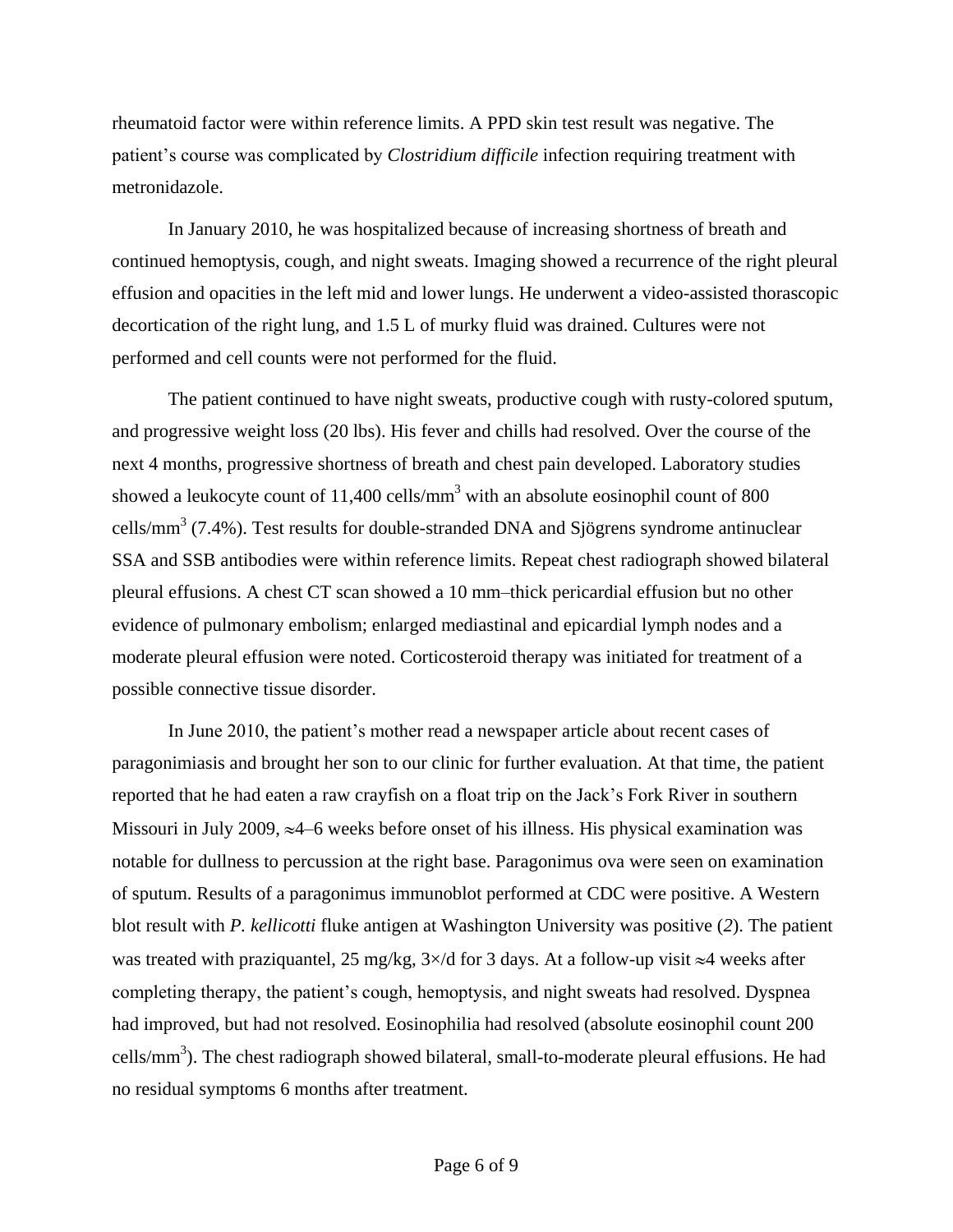## **Patient 8**

Patient 8 was a healthy 30-year-old man who in July 2010 had a 2-week history of fever  $\leq$ 38.9 $\degree$ C, night sweats, right-sided chest pain, productive cough with brown sputum and watery diarrhea. He was seen by his primary care physician and given a diagnosis of communityacquired pneumonia after a chest radiograph showed a right lung infiltrate and right-sided pleural effusion. He was treated with levofloxacin and corticosteroids for 10 days. The cough and dyspnea improved after treatment with prednisone. However, when the prednisone was discontinued, dyspnea returned and the patient noted a 10-lb weight loss.

He returned to his primary care physician 1 month later. A repeat chest radiograph showed persistent, right-sided pleural effusion. He received a second course of levofloxacin and corticosteroids, which improved his symptoms. However, symptoms again returned after stopping corticosteroids. A chest radiograph showed bilateral pleural effusions. A chest CT scan showed a left, upper-lobe infiltrate and bilateral pleural effusions. A CBC showed a leukocyte count of 15,000 cells/mm<sup>3</sup> with 3,100 eosinophils/mm<sup>3</sup> (21%).

In October 2010, the patient came to Washington University Medical Center for an outpatient evaluation. At that time, he was afebrile. Results of a physical examination were remarkable only for decreased breath sounds at the left base and some scant crackles. Laboratory studies showed a leukocyte count of 7,400 cells/mm<sup>3</sup> with 0.6% eosinophils. A chest radiograph showed bilateral pleural effusions. Medical history showed that the patient had consumed 2 raw crayfish from the Jack's Fork River while intoxicated 2 weeks before symptom onset. Fecal and sputum examination results for ova and parasites were negative. However, a paragonimus immunoblot performed at CDC showed a positive result. A Western blot with *P. kellicotti* fluke antigen performed at Washington University showed a positive result (*2*). The patient was treated with praziquantel (25 mg/kg,  $3 \times$ /d for 2 days). At follow-up 3 weeks after treatment, the patient's symptoms had resolved.

### **Patient 9**

Patient 9 was a 43-year-old man with hypertension and tobacco dependence who in November 2008 came to a primary care outpatient clinic in southern Missouri with a 2-month history of progressive dyspnea on exertion, chest pain, and nonproductive cough. A physical examination showed that he was afebrile, and he had decreased breath sounds bilaterally with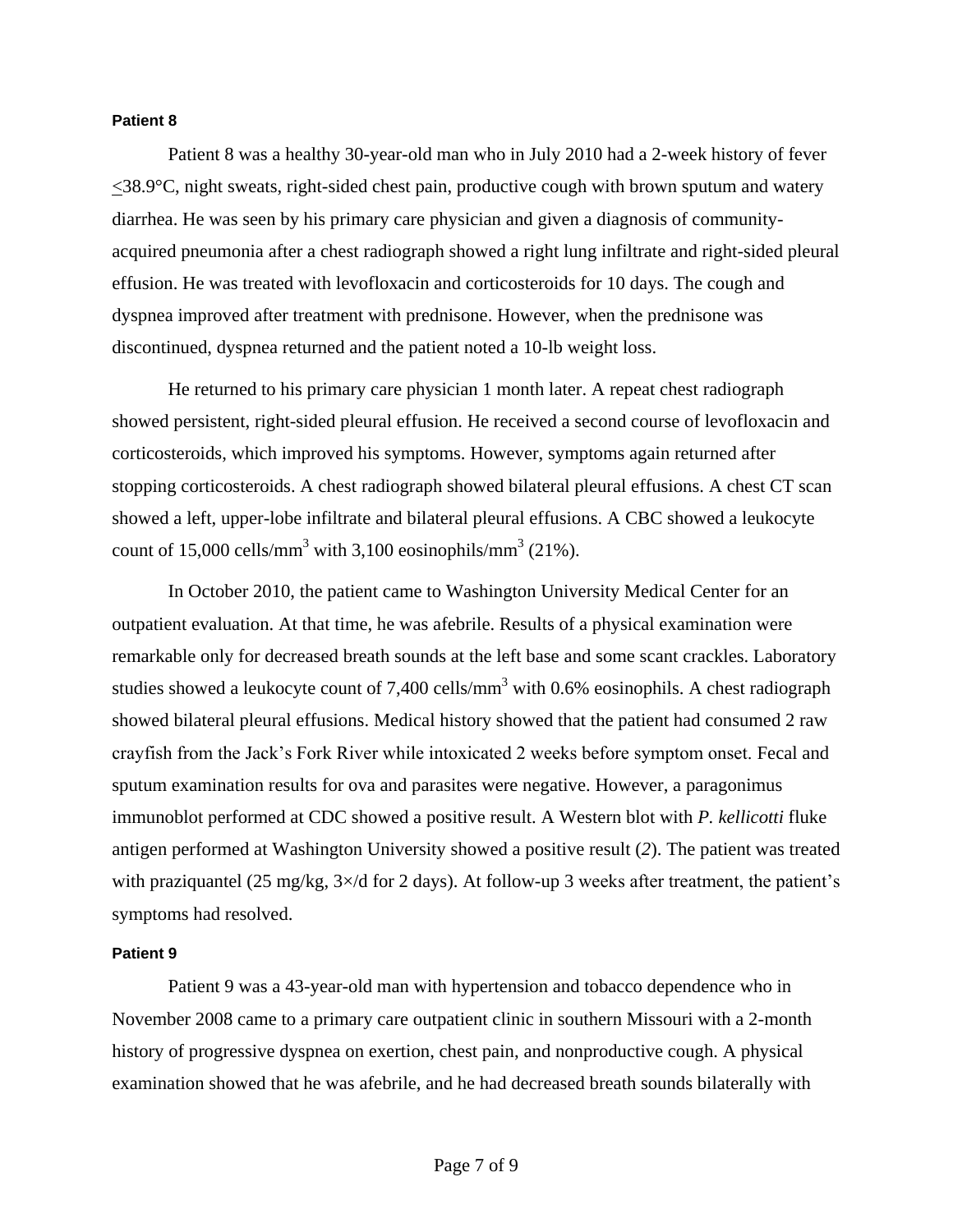wheezing. Laboratory studies showed a leukocyte count of  $8,900$  cells/mm<sup>3</sup> and an absolute eosinophil count of 800 cells/mm<sup>3</sup> (9%). Pulmonary function tests showed obstructive disease. A chest CT showed bilateral pleural effusions. An echocardiogram showed a negative result. He was given a diagnosis of acute bronchitis and treated with moxifloxacin.

He returned for treatment September 2009 at which time he reported continued shortness of breath. A chest radiograph and chest CT scan showed a right pleural effusion. He was treated with a short course of amoxicillin, but his symptoms did not improve. In December 2009, he was referred to the John Cochran Veteran's Administration Medical Center in St. Louis for further evaluation. At this time, his leukocyte count was  $7,000$  cells/mm<sup>3</sup> with an absolute eosinophil count of 360 cells/mm<sup>3</sup> (5%). He underwent thoracentesis, and 1,600 mL of straw-colored fluid was drained. The fluid cell count was 952 leukocytes/mm<sup>3</sup> (29% neutrophils, 14% lymphocytes and 57% mesothelial cells). The patient was again treated with antimicrobial drugs but did not show clinical improvement. A CT scan 6 weeks after thoracentesis follow-up showed a persistent right lower-lobe infiltrate with reaccumulation of the right-sided pleural effusion.

In April 2010, the patient had an absolute eosinophil count of 710 cells/mm<sup>3</sup> (8%). In May 2010, he underwent a video-assisted thoracoscopic surgery procedure to obtain lung and pleural biopsy specimens for further evaluation of the recurrent pleural effusion. Pathologic examination of pleural tissue showed thickening of the alveolar septae and patchy chronic inflammation. No evidence of malignancy, fungal elements, or acid-fast bacilli were seen in the pleural tissue. Lung tissue did not show evidence of malignancy. Four nodular structures (diameter 2–4 mm) were observed. The lesions contained fibrous tissue with central calcification and mild chronic inflammation. Pathologic analysis of these nodules did not show evidence of malignancy or vasculitis.

Staining with Grocott methanamine silver and periodic acid–Schiff showed rare 3-mm and 8-mm yeast-like organisms without budding. Mucicarmine staining suggested the presence of capsules. Cryptococcus serum antigen, histoplasma complement fixation, and urine Histoplasma spp. antigen, blastomyces antibody and complement fixation, coccidioidomycosis complement fixation and antibody, PPD, fungal blood cultures and HIV test were all negative. Pleural and lung tissue cultures for fungi also showed negative results. The patient was treated with fluconazole in May 2010.